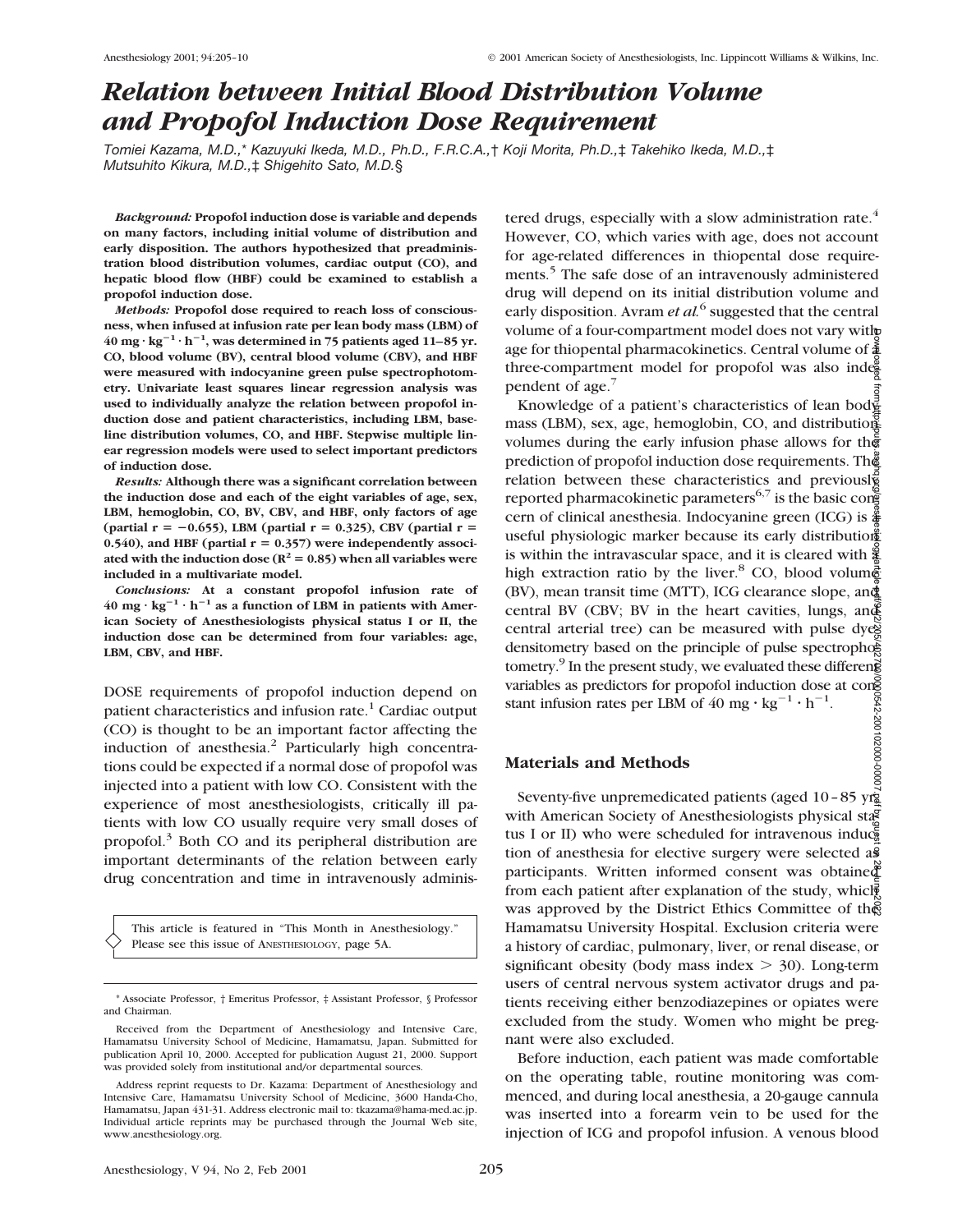|                                                                                                                                                                                                                                                                                                                            |                                   | Patients Stratified by Age                            |                                   |                                               |                                                                     |                                  |                                  |                                   |  |
|----------------------------------------------------------------------------------------------------------------------------------------------------------------------------------------------------------------------------------------------------------------------------------------------------------------------------|-----------------------------------|-------------------------------------------------------|-----------------------------------|-----------------------------------------------|---------------------------------------------------------------------|----------------------------------|----------------------------------|-----------------------------------|--|
| Variables                                                                                                                                                                                                                                                                                                                  | <b>All Patients</b>               | 10-19 yr                                              | 20-29 yr                          | 30-39 yr                                      | 40-49 yr                                                            | 50-59 yr                         | 60-69 yr                         | 70-85 yr                          |  |
| Age (yr)                                                                                                                                                                                                                                                                                                                   | $47.3 \pm 21.5$<br>$(11 - 85)$    | $15.5 \pm 2.6$                                        | $25.6 \pm 2.8$                    | $33.5 \pm 3.5$                                | $44.7 \pm 3.7$                                                      | $56.4 \pm 2.4$                   | $64.5 \pm 2.7$                   | $76.3 \pm 5.3$                    |  |
| N                                                                                                                                                                                                                                                                                                                          | 75                                | 10                                                    | 10                                | 10                                            | 10                                                                  | 10                               | 10                               | 15                                |  |
| Sex (M/F)                                                                                                                                                                                                                                                                                                                  | 34/41                             | 5/5                                                   | 4/6                               | 5/5                                           | 3/7                                                                 | 5/5                              | 5/5                              | 7/8                               |  |
| Height (cm)                                                                                                                                                                                                                                                                                                                | $158.9 \pm 10.0$<br>$(134 - 182)$ | $165.1 \pm 9.5$ <sup>*</sup><br>$(150 - 179)$         | $160.3 \pm 10.5$<br>$(150 - 182)$ | $163.3 \pm 9.1$ <sup>*</sup><br>$(149 - 175)$ | $160.3 \pm 10.6$<br>$(148 - 179)$                                   | $158.4 \pm 7.8$<br>$(146 - 175)$ | $154.4 \pm 7.6$<br>$(144 - 167)$ | $153.4 \pm 10.3$<br>$(134 - 171)$ |  |
| Weight (kg)                                                                                                                                                                                                                                                                                                                | $56.6 \pm 9.4$                    | $57.4 \pm 7.0$                                        | $53.8 \pm 11.2$                   | $58.3 \pm 6.8$                                | $55.7 \pm 9.7$                                                      | $59.3 \pm 9.6$                   | $60.6 \pm 6.3$                   | $53.2 \pm 12.1$                   |  |
|                                                                                                                                                                                                                                                                                                                            | $(29 - 73)$                       | $(48 - 68)$                                           | $(43 - 72)$                       | $(50 - 71)$                                   | $(41 - 68)$                                                         | $(46 - 73)$                      | $(50 - 68)$                      | $(29 - 72)$                       |  |
| $LBM$ (kg)                                                                                                                                                                                                                                                                                                                 | $43.6 \pm 7.6$                    | $45.4 \pm 6.1$                                        | $42.8 \pm 9.6$                    | $45.7 \pm 6.8$                                | $43.2 \pm 8.4$                                                      | $45.2 \pm 8.1$                   | $44.1 \pm 5.1$                   | $40.5 \pm 8.4$                    |  |
|                                                                                                                                                                                                                                                                                                                            | $(25 - 58)$                       | $(37 - 55)$                                           | $(34 - 58)$                       | $(37 - 55)$                                   | $(33 - 56)$                                                         | $(35 - 57)$                      | $(37 - 53)$                      | $(25 - 57)$                       |  |
| Hemoglobin<br>(mg/d)                                                                                                                                                                                                                                                                                                       | $13.3 \pm 1.7$                    | $14.1 \pm 1.2$                                        | $14 \pm 1.3$                      | $14 \pm 1.1$                                  | $12.7 \pm 2.2$                                                      | $13.2 \pm 1.4$                   | $14 \pm 2.1$                     | $12.1 \pm 1.7$                    |  |
|                                                                                                                                                                                                                                                                                                                            | $(9.6 - 17.3)$                    | $(12.4 - 15.9)$                                       | $(12 - 15.7)$                     | $(12.6 - 15.5)$                               | $(10.1 - 16)$                                                       | $(10.9 - 14.9)$                  | $(10.7 - 17.3)$                  | $(9.6 - 14.4)$                    |  |
| Cardiac output<br>(I/min)                                                                                                                                                                                                                                                                                                  | $4.4 \pm 1.3$                     | $5.6 \pm 1.3$ <sup>*</sup>                            | $4.6 \pm 1.1$ <sup>*</sup>        | $4.8 \pm 0.8^*$                               | $5 \pm 1.2$ *†                                                      | $4.5 \pm 1.2$                    | $3.5 \pm 1.2$                    | $3.4 \pm 1$                       |  |
|                                                                                                                                                                                                                                                                                                                            | $(1.3 - 7.3)$                     | $(3.0 - 7.3)$                                         | $(2.9 - 6.5)$                     | $(2.9 - 5.9)$                                 | $(3.1 - 6.6)$                                                       | $(2.6 - 6.2)$                    | $(1.5 - 6.1)$                    | $(1.3 - 5.1)$                     |  |
| Blood volume (I)                                                                                                                                                                                                                                                                                                           | $3.9 \pm 0.9$                     | $4.3 \pm 0.8$                                         | $3.7 \pm 1.1$                     | $4 \pm 0.3$                                   | $4.3 \pm 0.7$                                                       | $4.1 \pm 1.2$                    | $3.7 \pm 0.7$                    | $3.6 \pm 1.1$                     |  |
|                                                                                                                                                                                                                                                                                                                            | $(1.8 - 5.9)$                     | $(2.9 - 5.3)$                                         | $(2.6 - 5.6)$                     | $(3.4 - 4.4)$                                 | $(3.4 - 5.4)$                                                       | $(2.6 - 5.9)$                    | $(2.8 - 4.8)$                    | $(1.8 - 5.1)$                     |  |
| Mean transit<br>time (s)                                                                                                                                                                                                                                                                                                   | $16.0 \pm 4.4$                    | $15.1 \pm 4.2$                                        | $15.6 \pm 3.9$                    | $14 \pm 4^*$                                  | $13.8 \pm 2.4^*$                                                    | $16.6 \pm 4.6$                   | $19.1 \pm 5.4$                   | $17 \pm 4.3$                      |  |
|                                                                                                                                                                                                                                                                                                                            | $(9.1 - 26.0)$                    | $(9.3 - 21.3)$                                        | $(11.2 - 21.3)$                   | $(10.9 - 23.4)$                               | $(10.8 - 17.5)$                                                     | $(11.4 - 25.1)$                  | $(9.1 - 26)$                     | $(10.9 - 25.3)$                   |  |
| Central blood<br>volume (l)                                                                                                                                                                                                                                                                                                | $1.1 \pm 0.3$                     | $1.3 \pm 0.3$ †                                       | $1.1 \pm 0.2$                     | $1.1 \pm 0.2$                                 | $1.1 \pm 0.3$                                                       | $1.2 \pm 0.4$                    | $1.1 \pm 0.4$                    | $0.9 \pm 0.2$                     |  |
|                                                                                                                                                                                                                                                                                                                            | $(0.5 - 1.8)$                     | $(1.0 - 1.8)$                                         | $(0.9 - 1.5)$                     | $(0.9 - 1.45)$                                | $(0.8 - 1.7)$                                                       | $(0.5 - 1.7)$                    | $(0.5 - 1.8)$                    | $(0.5 - 1.4)$                     |  |
| Hepatic blood<br>flow (I/min)                                                                                                                                                                                                                                                                                              | $0.9 \pm 0.4$                     | $1.1 \pm 0.4$                                         | $1.1 \pm 0.4$                     | $0.8 \pm 0.4$                                 | $0.8 \pm 0.4$                                                       | $0.8 \pm 0.3$                    | $0.8 \pm 0.2$                    | $0.6 \pm 0.3$                     |  |
|                                                                                                                                                                                                                                                                                                                            | $(0.2 - 2.0)$                     | $(0.6 - 2.0)$                                         | $(0.7 - 2.0)$                     | $(0.4 - 1.5)$                                 | $(0.3 - 1.6)$                                                       | $(0.5 - 1.3)$                    | $(0.5 - 1.2)$                    | $(0.2 - 1.2)$                     |  |
| Induction time<br>(min)                                                                                                                                                                                                                                                                                                    | $3.0 \pm 0.7$                     | $3.8 \pm 0.3$                                         | $3.7 \pm 0.5$                     | $3.1 \pm 0.5$                                 | $3.0 \pm 0.4$                                                       | $3.0 \pm 0.3$                    | $2.6 \pm 0.8$                    | $2.2 \pm 0.5$                     |  |
|                                                                                                                                                                                                                                                                                                                            | $(1.5 - 4.4)$                     | $(3.2 - 4.1)$                                         | $(3.2 - 4.4)$                     | $(2.3 - 3.8)$                                 | $(2.7 - 3.9)$                                                       | $(2.4 - 3.3)$                    | $(1.9 - 3.8)$                    | $(1.5 - 3.3)$                     |  |
| Induction dose<br>(mg)                                                                                                                                                                                                                                                                                                     | $87.2 \pm 25.1$                   | $113.5 \pm 16.6$                                      | $105.0 \pm 19.1$                  | $94.2 \pm 17.5$                               | $86.2 \pm 22.8$                                                     | $88.7 \pm 16.3$                  | $75.3 \pm 23.5$                  | $60.8 \pm 16.3$                   |  |
|                                                                                                                                                                                                                                                                                                                            | $(34.3 - 145.4)$                  | $(91.6 - 145.4)$                                      | $(75.7 - 140)$                    | $(60 - 121.8)$                                | $(58.7 - 131)$                                                      | $(60 - 113.7)$                   | $(50.3 - 114.9)$                 | $(34.3 - 86.9)$                   |  |
| $*P < 0.05$ . Significant difference from 60–69 yr. $+P < 0.05$ . Significant difference from 70–86 yr.<br>LBM = lean body mass; women, LBM = (1.07 $\times$ body weight) - (148 $\times$ (body weight/height) <sup>2</sup> ); men, LBM = (1.10 $\times$ body weight) - (128 $\times$ (body weight/height) <sup>2</sup> ); |                                   |                                                       |                                   |                                               |                                                                     |                                  |                                  |                                   |  |
|                                                                                                                                                                                                                                                                                                                            |                                   | sample was drawn to check hemoglobin concentration    |                                   |                                               | arterial ICG concentration to arterial hemoglobin cone              |                                  |                                  |                                   |  |
|                                                                                                                                                                                                                                                                                                                            |                                   | before connection of a venous infusion line, and the  |                                   |                                               | centration. <sup>10</sup> By measurement of AC:DC ratios at 805 and |                                  |                                  |                                   |  |
|                                                                                                                                                                                                                                                                                                                            |                                   |                                                       |                                   |                                               |                                                                     |                                  |                                  |                                   |  |
| sample was immediately analyzed with an automated<br>940 nm and hemoglobin value, whole blood ICG cong<br>blood gas analyzer (Model 860; Ciba Corning Diagnos-<br>centration can be calculated. If a probe position changes                                                                                                |                                   |                                                       |                                   |                                               |                                                                     |                                  |                                  |                                   |  |
|                                                                                                                                                                                                                                                                                                                            |                                   |                                                       |                                   |                                               |                                                                     |                                  |                                  |                                   |  |
| tics, Medfield, MA).<br>during data collection, a motion artifact is easily detected<br>A probe with two light-emitting diode infrared sources<br>in the recorded AC:DC ratio. Such problems are caused                                                                                                                    |                                   |                                                       |                                   |                                               |                                                                     |                                  |                                  |                                   |  |
| (wavelengths of 805 and 940 nm) was attached to the<br>by body motion or insufficient circulation. We exclude                                                                                                                                                                                                              |                                   |                                                       |                                   |                                               |                                                                     |                                  |                                  |                                   |  |
|                                                                                                                                                                                                                                                                                                                            |                                   |                                                       |                                   |                                               |                                                                     |                                  |                                  |                                   |  |
| patient's nostril to obtain a dye densitogram (DDG)<br>DDGs showing these problems from the analysis.<br>(DDG-2001; Nihon Koden Co., Saitama, Japan). This de-<br>Cardiac output, BV, MTT, CBV, and ICG clearance                                                                                                          |                                   |                                                       |                                   |                                               |                                                                     |                                  |                                  |                                   |  |
| slope (K) were calculated with pulse dye-densitomes<br>vice detects pulsatile changes of the tissue optical den-                                                                                                                                                                                                           |                                   |                                                       |                                   |                                               |                                                                     |                                  |                                  |                                   |  |
|                                                                                                                                                                                                                                                                                                                            |                                   |                                                       |                                   |                                               |                                                                     |                                  |                                  |                                   |  |
| try. <sup>9,11</sup> MTT was determined with the modified Stewart<br>sity of a nostril. The arterial dye concentration is contin-                                                                                                                                                                                          |                                   |                                                       |                                   |                                               |                                                                     |                                  |                                  |                                   |  |
| Hamilton technique. <sup>12</sup> CO multiplied by MTT is CBV, in $\tilde{a}$<br>uously computed by reference to the previously                                                                                                                                                                                            |                                   |                                                       |                                   |                                               |                                                                     |                                  |                                  |                                   |  |
| which ICG distributes initially. The ICG clearance slopes<br>measured blood hemoglobin concentration.                                                                                                                                                                                                                      |                                   |                                                       |                                   |                                               |                                                                     |                                  |                                  |                                   |  |
|                                                                                                                                                                                                                                                                                                                            |                                   | Patients were asked to recline on the operating table |                                   |                                               | K, was computed <i>via</i> linear regression of the semilor         |                                  |                                  |                                   |  |

**Table 1. Demographic Data of Study Patients**

Patients were asked to recline on the operating table and rest until their hemodynamic parameters stabilized. A bolus injection of 0.3 mg/kg of 2.5 mg/ml ICG (Diagnogreen; Dai-ichi Pharmaceutical, Tokyo, Japan) was followed by a flush of 20 ml of lactated Ringer's solution. Plasma ICG concentrations were measured with the spectrophotometric technique.<sup>9</sup>

The extinction coefficients of oxygenated and reduced hemoglobin concentrations are nearly the same at 805 and 940 nm. The peak absorption for ICG is at 805 nm, and its absorption at 940 nm is negligible. The ratio of variations caused by pulse (AC) to the total transmitted light (DC) at each wavelength depends on the ratio of

Anesthesiology, V 94, No 2, Feb 2001

Cardiac output, BV, MTT, CBV, and ICG clearance slope (K) were calculated with pulse dye-densitometry.<sup>9,11</sup> MTT was determined with the modified Stewart-Hamilton technique.<sup>12</sup> CO multiplied by MTT is CBV, in $\mathbb{Z}$ which ICG distributes initially. The ICG clearance slope. K, was computed *via* linear regression of the semilogy plot between 2.5 and 5.5 min after MTT and extrapolated to the ICG concentration at injection time. With this method, the volume of distribution is calculated by division of the injected ICG dose by the extrapolated plasma concentration at time zero. Slope K of the loglinear dye clearance in the later phase of DDG is called the "plasma disappearance rate," and it has units of inverse time. BV multiplied by K is the effective hepatic blood flow (HBF).

After completion of these measurements with DDG, oxygen was administered with an anesthesia mask for 5 min, followed by propofol infusion through a three-way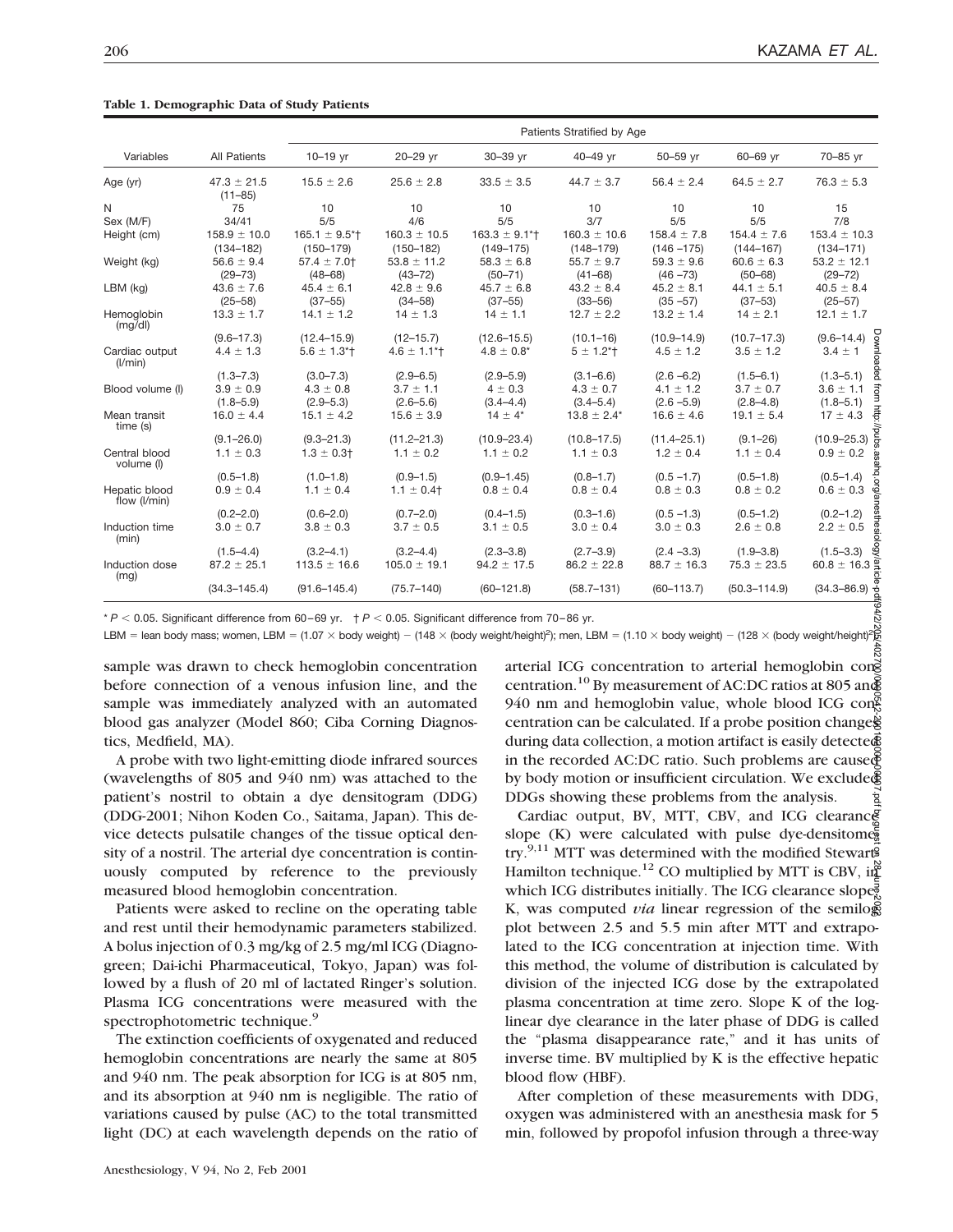|                            | Regression Line |           |                                       |                                           |  |
|----------------------------|-----------------|-----------|---------------------------------------|-------------------------------------------|--|
|                            | Slope           | Intercept | <b>Correlation Coefficient</b><br>(r) | <b>Partial Correlation</b><br>Coefficient |  |
| Age (yr)                   | $-0.79$         | 125.3     | $-0.690*$                             | $-0.655*$                                 |  |
| Sex (0 F, 1 M)             | 22.8            | 77.8      | $0.492*$                              | 0.196                                     |  |
| $LBM$ (kg)                 | 2.06            | $-2.03$   | $0.640*$                              | $0.325*$                                  |  |
| Hemoglobin (mg/dl)         | 6.31            | 4.16      | $0.456*$                              | 0.117                                     |  |
| Cardiac output (I/min)     | 10.71           | 40.73     | $0.581*$                              | 0.041                                     |  |
| Blood volume (I)           | 13.3            | 36.37     | $0.496*$                              | $-0.073$                                  |  |
| Central blood volume (I)   | 54.9            | 26.9      | $0.671*$                              | $0.540*$                                  |  |
| Hepatic blood flow (I/min) | 31.2            | 61.7      | $0.481*$                              | $0.357*$                                  |  |

**Table 2. Correlation Coefficient and Partial Correlation Coefficient of Variables** *versus* **Induction Dose**

 $* P < 0.05$ .

 $LBM =$  lean body mass.

tap placed directly into the venous cannula with an infusion speed of 40 mg  $\cdot$  kg<sup>-1</sup>  $\cdot$  h<sup>-1</sup> as a function of LBM.

All induction doses were titrated. Loss of consciousness was the induction end point. The patients were asked to open their eyes every 5 s or otherwise indicate that they were still conscious. If there was no response to verbal requests, the patients were stimulated by gentle rubbing and tapping of their shoulders. Loss of consciousness was defined as no response to these stimuli. In all patients, responses to verbal and physical stimula-



**Fig. 1. There is no relation of the blood volume and the central blood volume to age.**

tion were assessed by the same attending anesthesiology gist and the same assistant resident anesthesiologist. who were completely familiar with the definition of response.

Immediately after loss of consciousness, infusion speed of propofol was decreased to  $4 \text{ mg} \cdot \text{kg}^{-1} \cdot \text{h}^{-1}$  $\frac{1}{2}$ Intubation was facilitated by 0.1 or 0.2 mg fentanyl and 0.1 mg/kg vecuronium. Induction time was defined  $a\frac{a}{b}$ the time from propofol administration to loss of con $\frac{3}{8}$ sciousness, and induction dose was defined as the amount of propofol administered before loss consciousness. Downloaded from http://pubs.asahq.org/anesthesiology/article-pdf/94/2/205/402700/0000542-200102000-00007.pdf by guest on 28 June 2022

Lean body mass was determined from height (centimeters) and weight (kilograms) by sex-specific formulas<sup>1</sup> for women, LBM =  $1.07 \times$  weight -  $148 \times$  (weight) height)<sup>2</sup>, and for men, LBM =  $1.10 \times$  weight - 128  $\times$  $(weight/height)^2$ .

To assure a reasonable age distribution of patients,  $1\&$ patients were included in each 10-yr range from  $10-6$  $%$ yr, and 15 were included in a  $70-85$ -yr-old group. At 24-h postoperative examination, each patient was asked about any event recall after loss of consciousness.

#### *Statistical Analysis*

Univariate least squares linear regression analysis was used to detect any relations of age, sex, LBM, hemoglobin, CO, BV, CBV, and HBF to propofol induction dose. Correlation and partial correlation coefficients were  $ex^{\alpha}$ amined between each of the eight variables and the induction dose. A *P* value less than 0.05 was considered a significant correlation. Multiple linear regression was used to examine the relative importance of each variable to induction dose (StatView J-4.5; SAS Institute Inc., Cary, NC). Multicolinearity among the variables can hinder the interpretation of results. Forward and backward stepwise selection allowed us to identify the independently associated variables. For adding and deleting variables, the F ratio criterion was 4.0, which is the squared value obtained from a *t* test for the hypothesis that the coefficient of the variable in question equals zero (StatView J-4.5; SAS Institute Inc.). For the variables of demographic data, analysis of variance and the Fisher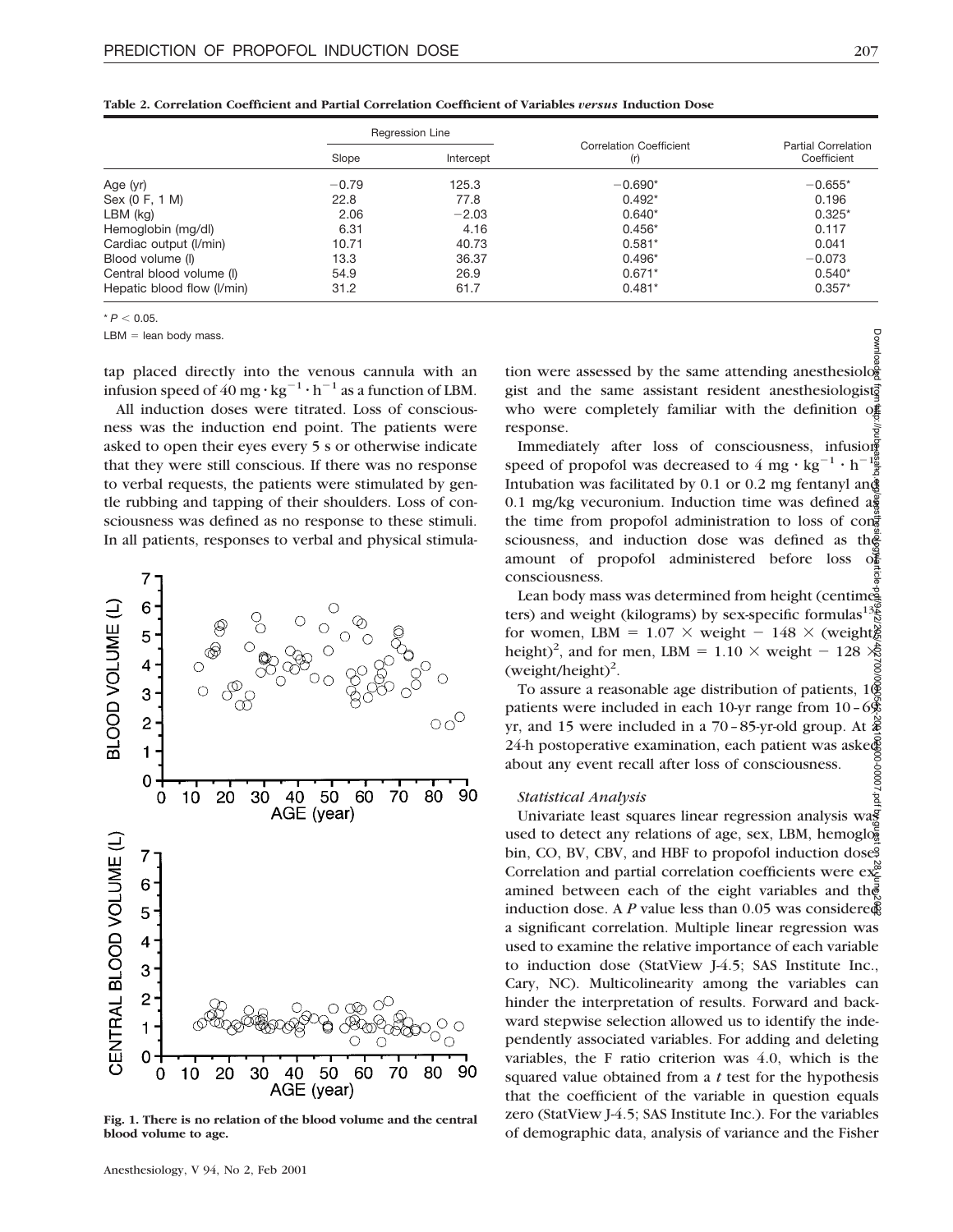

Fig. 2. The relation between propofol dose required to reach loss of consciousness and age, lean body mass, central blood volumes<br>and hepatic blood flow. Propofol was infused at 40 mg · kg<sup>–1</sup> · h<sup>–1</sup> as a function of lean rig. 2. The relation between proportions together to reach loss of conservations and ago, can love, each love, example, example, example, example, example, example, example, example, example, example, example, example, exa

test were used for means comparison of demographic variables among each age group. A *P* value less than 0.05 was considered statistically significant.

# **Results**

Anesthesia could be induced with propofol in all 75 patients. Two DDGs were excluded from analysis, one each from the 20–29-yr-old and 70–85-yr-old groups, because of a low AC:DC ratio, which produced a noisy DDG. In one patient each from three age groups (10–19 yr, 40–49 yr, and 70–85 yr), the DDG obtained at 2.5 min after injection of ICG was inadequate because of abrupt variation of the AC:DC ratio. We excluded these DDGs from the analysis only for BV and K.

Demographic data, stratified by age groups, are presented in table 1. CO was significantly correlated with age ( $r = -0.54$ ; table 1). Neither CBV nor BV correlated with age (fig. 1).

Although there was a significant correlation between each of the eight variables and induction dose, only factors of age (partial  $r = -0.655$ ), LBM (partial  $r =$ 0.325), CBV (partial  $r = 0.54$ ), and HBF (partial  $r =$ 0.357) were independently associated with the induc-

Downloaded from http://pubs.asahq.org/anesthesiology/article-pdf/94/2/205/402700/0000542-200102000-00007.pdf by guest on 28 June 2022tion dose when all variables were included in a multiple regression model (tables 2 and 3; predicted induction dose =  $17.8 - 0.5 \times age + 1.25 \times LBM + 26.9 \times CB\$  $+ 10.4 \times$  HBF; R<sup>2</sup> = 0.85). The relation between eacles independent variable and the induction dose are shown in figure 2. The induction dose predicted by a stepwise multiple linear regression model was closely related with measured induction dose (fig. 3). guest on 28

### **Discussion**

Plasma propofol concentration is dependent not only on LBM, total body weight, or volume of distribution, but also on other factors concerned with anthropometric variables. Because each parameter is itself an estimate with unknown variance, prediction of induction dose with parameters is fraught with error. To make matters worse, factors such as age, weight, and sex may be interrelated, so that their influences may be difficult to establish. In the present study, to identify variables that were significantly associated with induction dose, we performed all measurements with forward and backward stepwise multivariate linear regression analysis. We found that age, LBM, CBV, and HBF were significant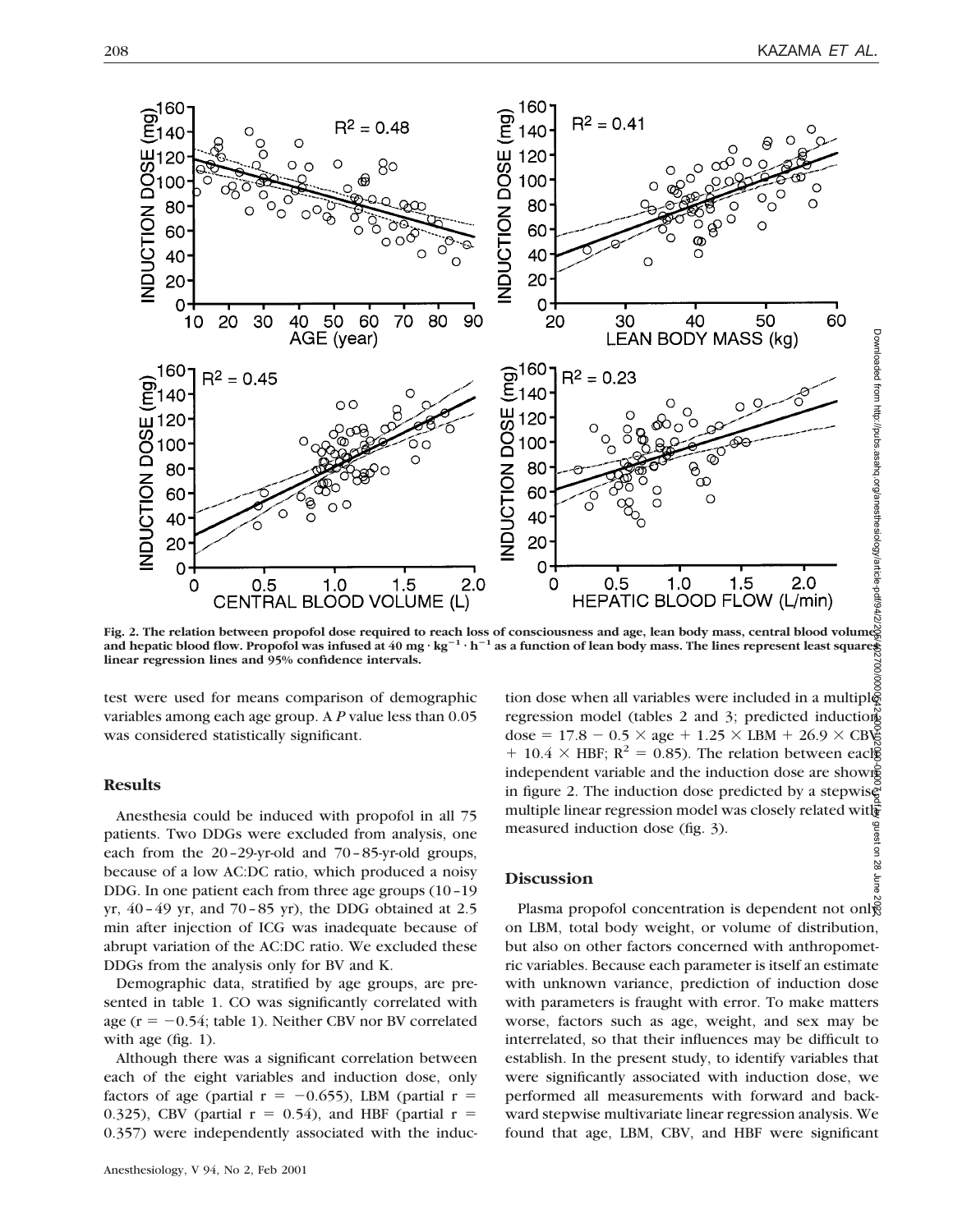

**Fig. 3. Predicted induction dose by stepwise multiple linear regression modeling. The predictors are age, lean body mass (LBM), central blood volume (CBV), and hepatic blood flow (HBF). Predicted induction dose is calculated by the following formula:** predicted induction dose =  $17.8 - 0.5 \times \text{age} + 1.25 \times \text{age}$ **LBM** +  $26.9 \times$  CBV +  $10.4 \times$  HBF ( $\mathbb{R}^2 = 0.85$ ).

predictors of induction dose and that the predicted induction dose was strongly correlated with measured induction dose  $(R^2 = 0.85$ ; table 3 and fig. 3). The usefulness of the aforementioned parameters as significant predictors of induction dose is a basic concern of clinical anesthesia.

### *Relation between Induction Dose and Age*

Increased reactivity of the elderly to propofol may be more severe than is readily apparent. Age influences both pharmacokinetics and pharmacodynamics of propofol.<sup>7,14</sup> Induction dose will be almost linearly correlated with Cp50loss of consciousness (the concentration that does not respond to verbal command at 50%) in identical body composition. Our regression line between age and induction dose was almost parallel to the reported relation between

**Table 3. Coefficients Entered in Multiple Linear Regression Model for Patient Baseline Variables and Propofol Induction Dose**

| Variable Entered in Model                    | Regression<br>Coefficient | <b>SE</b>       | Standardized Regression<br>Coefficient |
|----------------------------------------------|---------------------------|-----------------|----------------------------------------|
| Age (yr)<br>Sex (0 F, 1 M)                   | $-0.50$                   | 0.06<br>÷       | $-0.43$                                |
| LBM (kg)                                     | 1.25                      | 0.17<br>$\star$ | 0.39                                   |
| Hemoglobin (mg/dl)<br>Cardiac output (I/min) |                           | $\star$         |                                        |
| Blood volume (I)                             |                           | $\star$         |                                        |
| Central blood volume (I)                     | 26.9                      | 4.6             | 0.33                                   |
| Hepatic blood flow (I/min)                   | 10.4                      | 3.5             | 0.16                                   |
| Intercept                                    | 17.8                      | 9.3             |                                        |
| Adjusted R <sup>2</sup>                      | $0.85 +$                  |                 |                                        |

\* Not selected as a predictor variable in the multiple linear regression model.  $\uparrow$  *P* < 0.05.

 $LBM =$  lean body mass.

age and Cp50 $_{loss of\ consciousness}$  (induction in our study = 125.3  $\times$ (1 - 0.0063  $\times$  age), Cp50<sub>loss of consciousness</sub> 14 =  $2.9 \times (1 - 0.0076 \times \text{age})$ , which indicates that age is thought to influence mainly pharmacodynamics of propofol. Wada *et al.*<sup>15</sup> reported that the age-related physiologic changes have a relatively minor effect on peak plasma concentrations, with negligible differences after 2 min of thiopental infusion. In our study, the predictor with the greatest correlation coefficient for induction dose was age (table 3); this finding might be associated with Cp50<sub>loss of consciousness</sub>. In our study, BV, which correlated weakly with induction dose, had no correlation with age (fig. 1;  $r = -0.24$ ), which is consistent with reports on thiopental by Avram *et al.*<sup>6</sup> and on propofol by Kirkpatrick *et al.*<sup>16</sup> and Schnider *et al.*<sup>7</sup> The influence of age on propofol pharmacokinetics remains unresolved. Several studies have suggested that the pharmacokinetics of propofol are age-dependent.<sup>17,18</sup> Other investigators have not found an effect of age.19,20

# *Relation between Induction Dose and Distribution Volumes*

The compartment pharmacokinetic model provides useful information with respect to targeting blood con $\mathbb R$ centrations for long-term infusion but fails to characterize the initial disposition because it is based on several assumptions.<sup>21,22</sup> In thiopental, serum concentration is greater in the first minute and progressively decreases until the third minute.<sup>22</sup> Disposition kinetics of a drug within the first few minutes after intravenous injections are often complicated. Henthorn *et al.*<sup>8</sup> identified early disposition of thiopental by considering the concurrent disposition of ICG. In initial volume, the drug appears to instantaneously mix before being distributed throughouse the remainder of its distribution by mixing, flow, and distribution. Avram *et al.*<sup>6</sup> reported that the initial volg ume is approximately  $35$  ml/kg and that it did not vary with age. In our study, the CBV was 20 ml/kg, and it did not correlate with age (fig. 1). The physiologic concepted of the initial distribution volume proposed by Henthorn *et al.*<sup>8</sup> and Avram *et al.*<sup>6</sup> is not yet confirmed; however, this volume should be close to our CBV that was inde $\overline{\mathbb{R}}$ pendently associated with induction dose. According  $t\tilde{\mathfrak{g}}$ our recent study investigating propofol anesthesia induction dose at various infusion rates, $<sup>1</sup>$  the influence of rapid</sup> circulation on induction dose begins at the infusion rate per LBM of 50 mg  $\cdot$  kg<sup>-1</sup>  $\cdot$  h<sup>-1</sup>. We suppose first circulation plays a significant role in induction dose even at our slow infusion rate  $(40 \text{ mg} \cdot \text{kg}^{-1} \cdot \text{h}^{-1})$  because CBV was one of the significant predictors of the induction dose. Downloaded from http://pubs.asahq.org/anesthesiology/article-pdf/94/2/205/402700/0000542-200102000-00007.pdf by guest on 28 June 2022

### *Blood Volume*

Blood volume is one determinant of drug concentration in intravenously administered drugs. $4$  In our study,